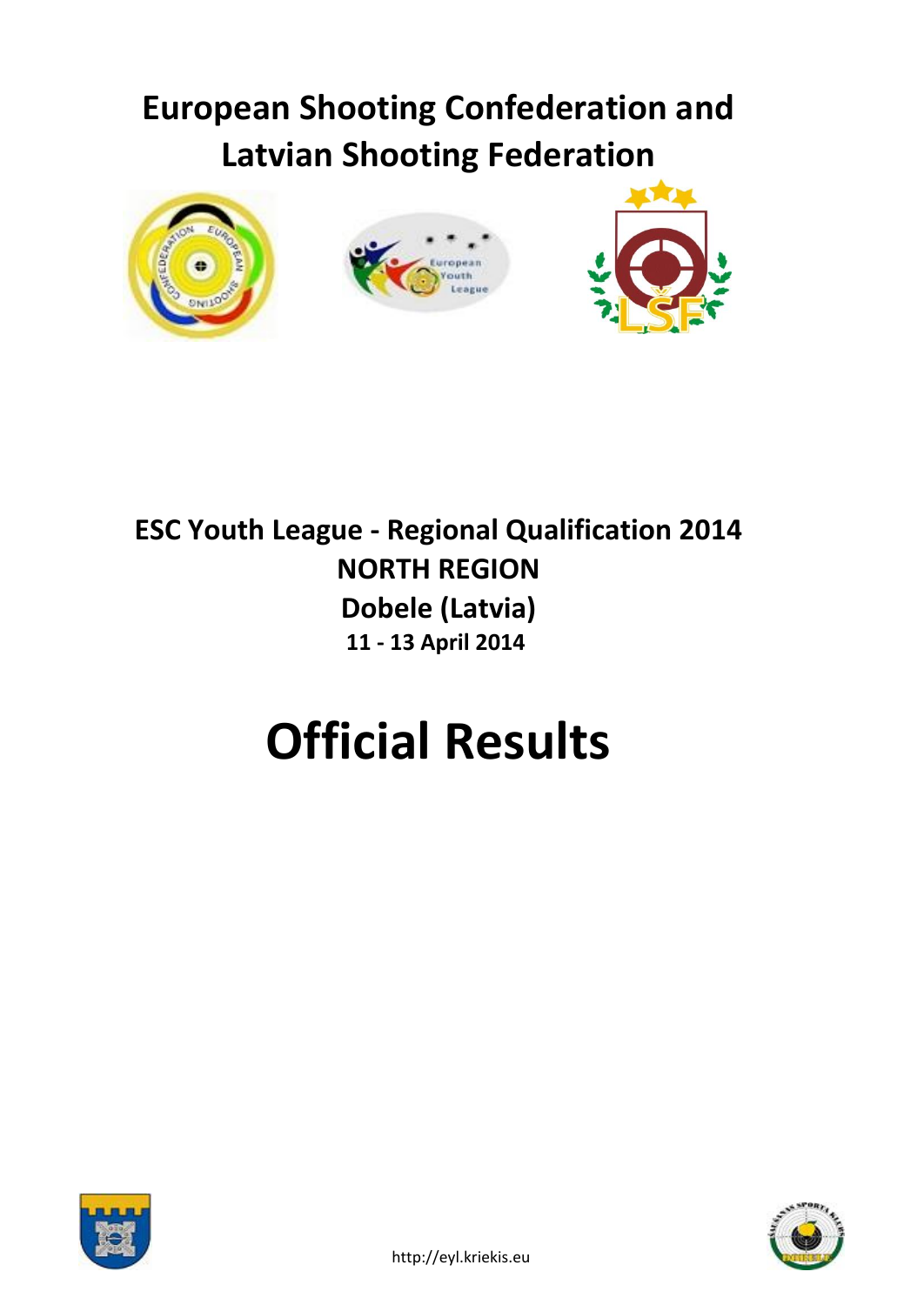## **European Shooting Confederation and Latvian Shooting Federation**







# **Competition officials**

**Chief Range Officer** Boriss Zavadskis

**North Region Manager / Jury chairman** Kerstin Bodin

> **Competition organiser** Vilnis Celmins

> > **Range Officer** Sandis Orlovskis

### **Jury pistol**

Vilnis Celmins (LAT) Merunas Griska (LTU) Christer Magnusson (NOR) Kisiel Krzystof (POL) Lars Erik Bjuhr (SWE)

### **Jury rifle**

Rabbe Osterlund (FIN) Jānis Oskars Šalms (LAT) Ole Kristian Bakken (NOR) Kisiel Krzystof (POL) Patrik Hjortskull (SWE)



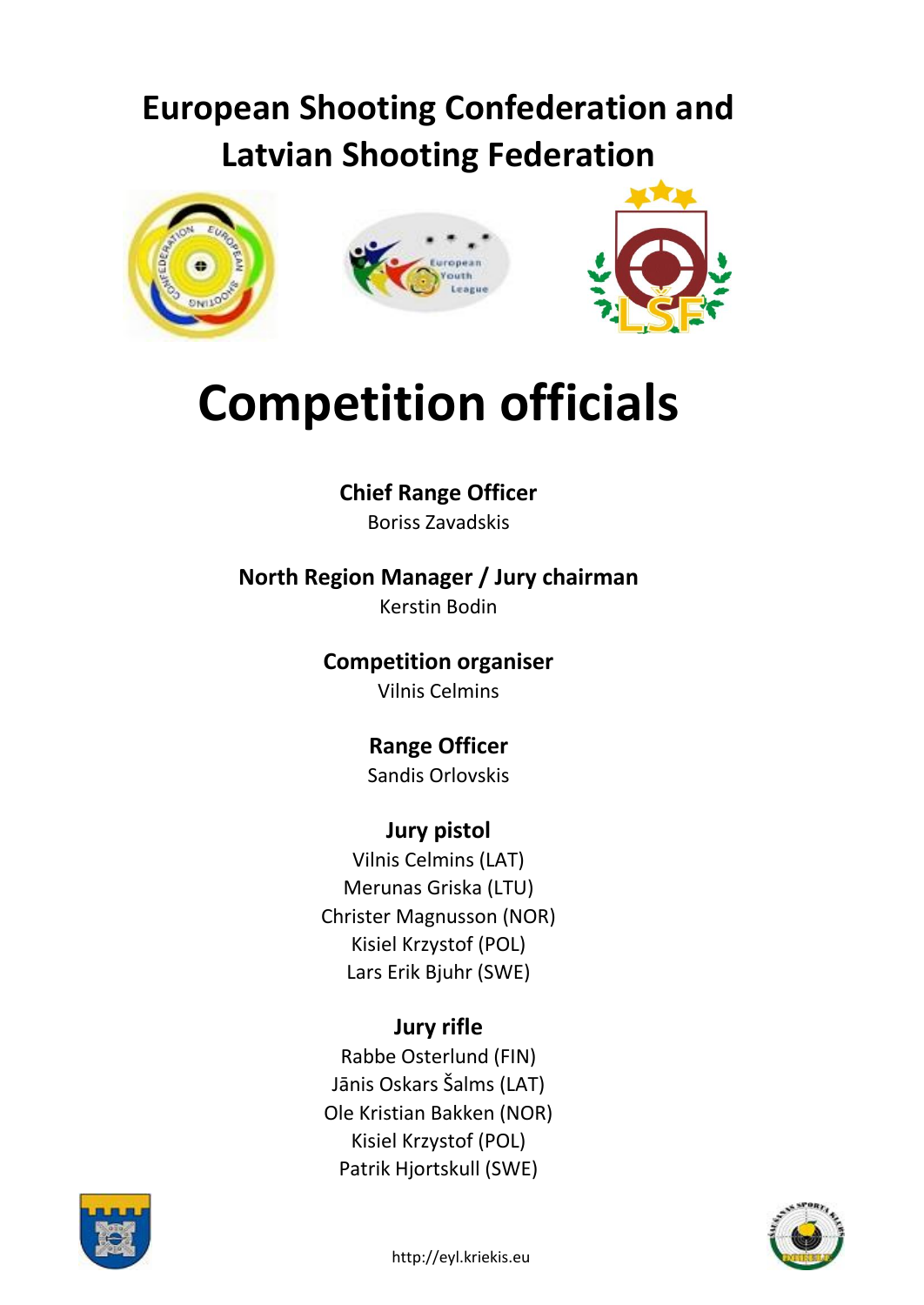



# **Time Table**





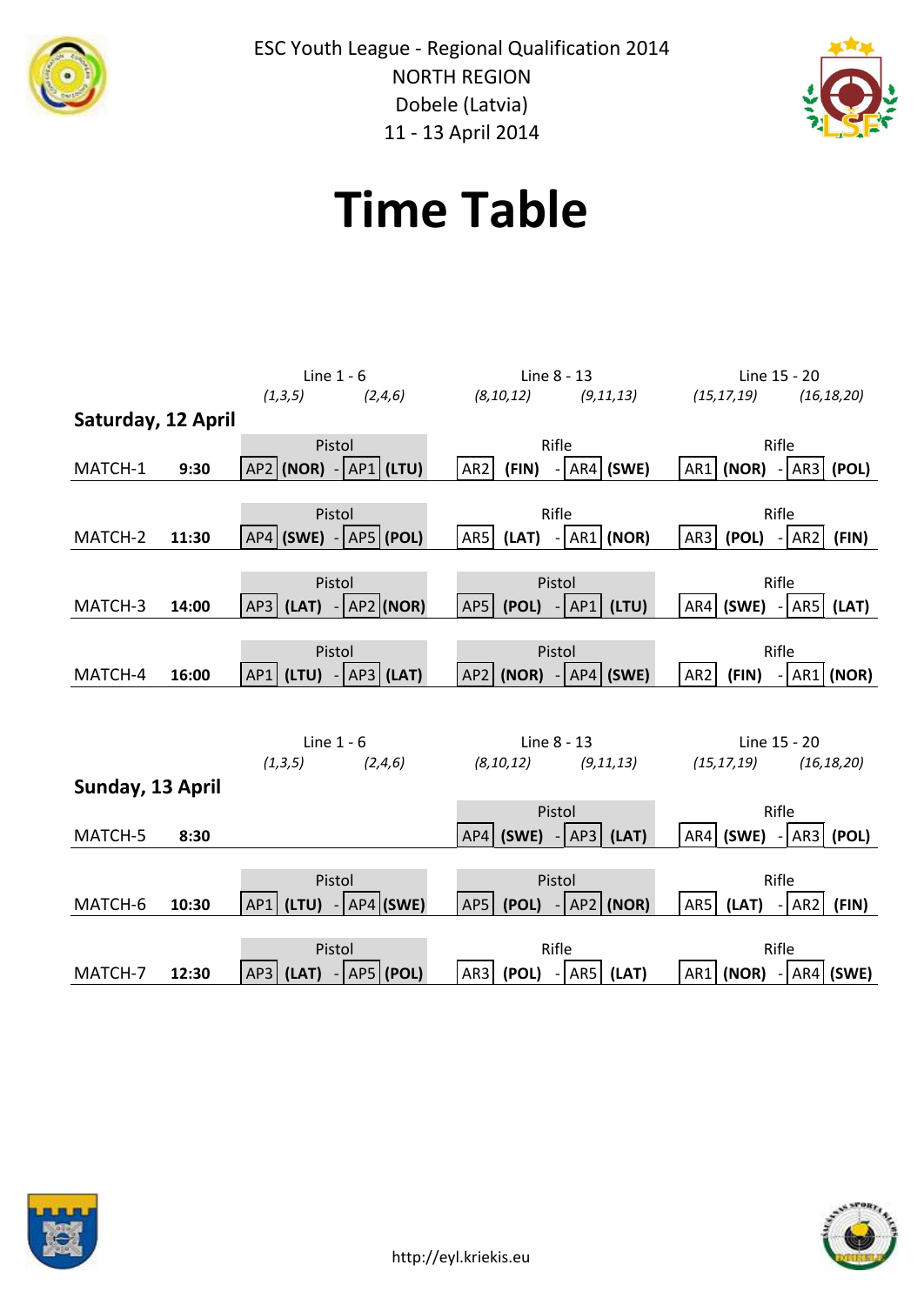



# **RESULTS TABLE**

### **PISTOL TEAMS QUALIFIED (Q) TO FINAL: LATVIA, POLAND**

|    |                 | $\sum_{i=1}^{n}$<br><b>PISTOL GROUP</b> |            |                           |                           |                                           |                     |                                 | <b>WINS</b><br>(points) | <b>RANK</b> |   |
|----|-----------------|-----------------------------------------|------------|---------------------------|---------------------------|-------------------------------------------|---------------------|---------------------------------|-------------------------|-------------|---|
|    | AP1             | <b>LITHUANIA</b>                        | <b>LTU</b> |                           | 13:<br>11                 | 0<br>15 <sub>l</sub><br>9<br>$\mathbf{r}$ | O<br>8:16           | 6:                              | 18(36)                  | 4           |   |
|    | AP <sub>2</sub> | <b>NORWAY</b>                           | <b>NOR</b> | 0                         |                           | 0                                         | O                   | n                               | 0                       | 5           |   |
|    |                 |                                         |            | 11 : 13                   |                           | 2 : 22                                    | : 17<br>$7^{\circ}$ | 3 : 21                          | (23)                    |             |   |
| Q  | AP3             | <b>LATVIA</b>                           | <b>LAT</b> | $\bullet$                 |                           |                                           | $\overline{7}$      |                                 | 4                       | - 1 -       | Q |
|    |                 |                                         |            | 9<br>15                   | 22:<br>2                  | 0                                         | 17:                 | 15<br>9<br>$\ddot{\phantom{a}}$ | (69)                    |             |   |
|    | AP4             | <b>SWEDEN</b>                           | <b>SWE</b> | 16<br>8                   | 17:<br>7                  | 7 : 17                                    |                     | 4: 20   (44)                    |                         | 3           |   |
| Q. | AP5             | <b>POLAND</b>                           | <b>POL</b> |                           |                           | 0                                         |                     |                                 |                         | $-2-$       | Q |
|    |                 |                                         |            | 18<br>6<br>$\blacksquare$ | 21<br>з<br>$\mathbb{R}^2$ | 15<br>9<br>$\sim$                         | 20:<br>4            |                                 | (68)                    |             |   |

### **RIFLE TEAMS QUALIFIED (Q) TO FINAL: FINLAND, NORWAY**

|   |                 | RIFLE GROUP    |            |                           |                  |          |                                  |                                                      | <b>WINS</b><br>(points) | <b>RANK</b> |   |
|---|-----------------|----------------|------------|---------------------------|------------------|----------|----------------------------------|------------------------------------------------------|-------------------------|-------------|---|
| Q | AR1             | <b>NORWAY</b>  | <b>NOR</b> |                           | O                |          |                                  |                                                      |                         | $-2-$       | Q |
|   |                 |                |            |                           |                  |          |                                  | $6: 18 \mid 14: 10 \mid 14: 10 \mid 18: 6 \mid (52)$ |                         |             |   |
| Q | AR <sub>2</sub> | <b>FINLAND</b> | <b>FIN</b> |                           |                  |          |                                  |                                                      | 4                       | - 1 -       |   |
|   |                 |                |            | 18<br>6<br>$\mathcal{L}$  |                  | 18:<br>6 | 12 : 12                          | 16 : 8   (64)                                        |                         |             | Q |
|   |                 |                |            | O                         | $\mathbf{0}$     |          | O                                |                                                      |                         |             |   |
|   | AR <sub>3</sub> | <b>POLAND</b>  | <b>POL</b> | 10:<br>14                 | 6 : 18           |          | 9 : 15                           | 14 : 10   (39)                                       |                         | 4           |   |
|   |                 |                |            | O                         | 0                |          |                                  |                                                      |                         | 3           |   |
|   | AR4             | <b>SWEDEN</b>  | <b>SWE</b> | 10<br>14<br>$\mathcal{L}$ | 12 : 12   15 : 9 |          |                                  | 12 : 12   (49)                                       |                         |             |   |
|   | AR5             | <b>LATVIA</b>  | <b>LAT</b> |                           | O                | 0        | O                                |                                                      |                         | 5           |   |
|   |                 |                |            | : 18<br>6                 | 8                |          | $: 16 \mid 10 : 14 \mid 12 : 12$ |                                                      | (36)                    |             |   |



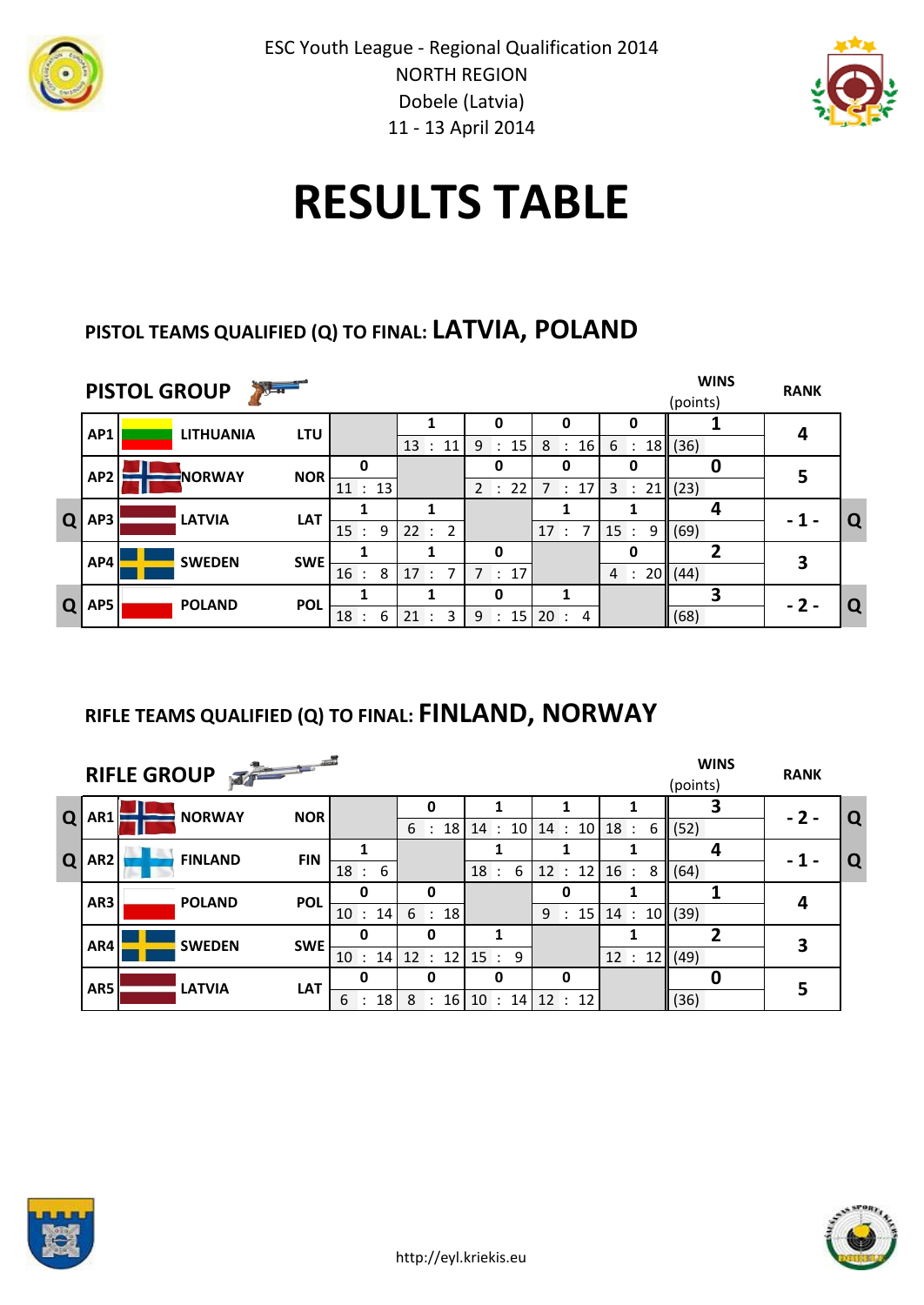### ESC Youth League - Regional Qualification 2014

NORTH REGION

Dobele (Latvia)



### **Saturday, 12 April 11 - 13 April 2014**

**MATCH-1**

|        | (1,3,5)         |                             |     |                |                |                |     |                          |       | (2,4,6)         |                             |                |                |    |     |                   |  |
|--------|-----------------|-----------------------------|-----|----------------|----------------|----------------|-----|--------------------------|-------|-----------------|-----------------------------|----------------|----------------|----|-----|-------------------|--|
|        | <b>IFP</b>      | <b>NORWAY</b>               | -S1 | S <sub>2</sub> | S <sub>3</sub> | S <sub>4</sub> |     | <b>Points</b>   Shootoff |       | <b>IFP</b>      | <b>LITHUANIA</b>            | S <sub>1</sub> | S <sub>2</sub> | S3 | S4  | Points   Shootofi |  |
|        |                 | [116] ENGEN Kristian        | 89  | 84             | 82             | 85             | 340 |                          | <---> |                 | [108] SABATAITIS Vilius     | 95             | 94             | 92 | 87  | 368               |  |
|        |                 |                             |     |                |                |                |     |                          |       |                 |                             |                |                |    |     | 8                 |  |
| Pistol |                 | [117] OLSEN Odd Emil        | 88  | 89             | 92             | 90             | 359 |                          | <---> |                 | [107] NEDZINSKAS Tautvydas  | 78             | 94             | 88 | -91 | 351               |  |
|        |                 |                             |     |                |                |                | 4   |                          |       |                 |                             | $\mathbf{u}$   |                |    |     | 4                 |  |
|        |                 | [115] STAMNESTRO Sara Eline | 87  | 90             | 89             | 88             | 354 |                          | <---> |                 | [106] MIKNEVICIUTE Kristina | 87             | 86             | 86 | 87  | 346               |  |
|        |                 |                             |     |                |                |                |     |                          |       |                 |                             |                |                |    |     |                   |  |
|        | AP <sub>2</sub> | team points                 |     |                |                |                | 11  |                          | 0.11  | AP <sub>1</sub> | team points                 |                |                |    |     | 13                |  |
|        |                 |                             |     |                |                |                |     |                          |       |                 |                             |                |                |    |     |                   |  |

|       |                 | (8, 10, 12)               |       |                |      |                |       |                        |       | (9, 11, 13) |                                 |       |       |       |       |               |     |
|-------|-----------------|---------------------------|-------|----------------|------|----------------|-------|------------------------|-------|-------------|---------------------------------|-------|-------|-------|-------|---------------|-----|
|       | <b>IFP</b>      | <b>FINLAND</b>            | S1    | S <sub>2</sub> | S3   | S <sub>4</sub> |       | <b>Points</b> Shootoff |       | <b>FP</b>   | <b>SWEDEN</b>                   | S1    | S2    | S3    | S4    | Points   Shoc |     |
|       |                 | [203] FRIMAN Cristian     | 102.2 | 102.5          | 100  | 102.ა          | 407.4 | 10.1                   | <---> |             | [213] KARLSSON Joar             | 100.9 | 102.0 | 102.5 | 103.0 | 408.4         | 9.0 |
|       |                 |                           |       |                |      |                |       |                        |       |             |                                 |       |       |       |       |               |     |
| Rifle |                 | [202] LANGSTROM Sebastian | 100.6 | 102.           | 102. | 103.4          | 409.4 | 10.2                   | <>    |             | [214] HYYTIAINEN Nathalie       | 97.8  | 101.4 | 102.4 | 102.2 | 403.8         | 8.5 |
|       |                 |                           |       |                |      |                |       |                        |       |             |                                 |       |       |       |       |               |     |
|       |                 | 12 [201] KIVI Aina        | 99.7  | 101.ა          | 101  | 101.           | 403.8 | 10.0                   | <>    |             | 13 [212] EFRAIMSSON Christoffer | 100.5 | 102.3 | 102.0 | 103.0 | 407.8         | 9.6 |
|       |                 |                           |       |                |      |                |       |                        |       |             |                                 |       |       |       |       |               |     |
|       | AR <sub>2</sub> | team points               |       |                |      |                |       |                        |       | AR4         | team points                     |       |       |       |       |               |     |

**Start: 9:30**

|     | (8, 10, 12)                  |       |                |       |       |       |                   |       |            | (9, 11, 13)                  |                |                |                |                |       |                        |
|-----|------------------------------|-------|----------------|-------|-------|-------|-------------------|-------|------------|------------------------------|----------------|----------------|----------------|----------------|-------|------------------------|
| FP. | <b>FINLAND</b>               | S1    | S <sub>2</sub> | S3    | -S4   |       | Points   Shootoff |       | <b>IFP</b> | <b>SWEDEN</b>                | S <sub>1</sub> | S <sub>2</sub> | S <sub>3</sub> | S <sub>4</sub> |       | <b>Points</b> Shootoff |
|     | 8 [203] FRIMAN Cristian      | 102.2 | 102.5          | 100.4 | 102.3 | 407.4 | 10.1              | <---> |            | [213] KARLSSON Joar          | 100.9          | 102.0          | 102.5          | 103.0          | 408.4 | 9.6                    |
|     |                              |       |                |       | 0.    |       |                   |       |            |                              |                |                |                |                |       |                        |
|     | 10 [202] LANGSTROM Sebastian | 100.6 | 102.7          | 102.7 | 103.4 | 409.4 | 10.2              | <---> |            | [214] HYYTIAINEN Nathalie    | 97.8           | 101.4          | 102.4          | 102.2          | 403.8 | 8.8                    |
|     |                              |       |                |       |       | 8.    |                   |       |            |                              |                |                |                |                |       |                        |
|     | 12 [201] KIVI Aina           | 99.7  | 101.3          | 101.  | 101.  | 403.8 | 10.0              | <---> | 13         | [212] EFRAIMSSON Christoffer | 100.5          | 102.3          | 102.0          | 103.0          | 407.8 | 9.8                    |
|     |                              |       |                |       |       | 0.    |                   |       |            |                              |                |                |                |                |       |                        |
| AR2 | team points                  |       |                |       |       | 12    |                   | ═     | AR4        | team points                  |                |                |                |                |       |                        |

|       |                 | (15, 17, 19)            |             |                |                |       |                |                |                   |                       |                 | (16, 18, 20)                  |                |       |       |       |                   |  |
|-------|-----------------|-------------------------|-------------|----------------|----------------|-------|----------------|----------------|-------------------|-----------------------|-----------------|-------------------------------|----------------|-------|-------|-------|-------------------|--|
|       | <b>IFP</b>      | <b>NORWAY</b>           |             | S <sub>1</sub> | S <sub>2</sub> | S3    | S <sub>4</sub> |                | Points   Shootoff |                       | <b>IFP</b>      | <b>POLAND</b>                 | S <sub>1</sub> | S2    | S3    | S4    | Points   Shootofi |  |
|       |                 | 15 [215] LARSEN Henrik  |             | 98.9           | 100.3          | 100.5 | 99.1           | 399.4          |                   | <>                    |                 | 16 [209] KOMOROWSKA Katarzyna | 101.0          | 102.0 | 100.7 | 102.1 | 405.8             |  |
|       |                 |                         |             |                |                |       |                | $\mathbf{0}$   |                   |                       |                 |                               |                |       |       |       | 8                 |  |
| Rifle |                 | [217] VATNE Jenny       |             | 102.2          | 102.9          | 102.4 | 101.1          | 408.6          |                   | <--->                 |                 | 18 [210] MAKOWSKA Alicja      | 100.0          | 101.5 | 98.0  | 101.4 | 400.9             |  |
|       |                 |                         |             |                |                |       |                | 6 <sup>1</sup> |                   |                       |                 |                               |                |       |       |       |                   |  |
|       |                 | 19 [216] VIKOREN Helene |             | 99.            | 99.5           | 102.5 | 101.8          | 402.9          |                   | <--->                 |                 | 20 [211] PIERKO Matuesz       | 97.            | 98.5  | 100.2 | 100.9 | 396.7             |  |
|       |                 |                         |             |                |                |       |                | 8              |                   |                       |                 |                               |                |       |       |       |                   |  |
|       | AR <sub>1</sub> |                         | team points |                |                |       |                | 14             |                   | ═<br>$\blacksquare$ 0 | AR <sub>3</sub> | team points                   |                |       |       |       | 10                |  |

|       |                |       |                |       |                   |                |                 | (16, 18, 20) |                               |                |       |                |                |              |                        |
|-------|----------------|-------|----------------|-------|-------------------|----------------|-----------------|--------------|-------------------------------|----------------|-------|----------------|----------------|--------------|------------------------|
| S1    | S <sub>2</sub> | S3    | S <sub>4</sub> |       | Points   Shootoff |                | IFP             |              | <b>POLAND</b>                 | S <sub>1</sub> | S2    | S <sub>3</sub> | S <sub>4</sub> |              | <b>Points</b> Shootoff |
| 98.9  | 100.3          | 100.5 | 99.7           | 399.4 |                   | <--->          |                 |              | 16 [209] KOMOROWSKA Katarzyna | 101.0          | 102.0 | 100.7          | 102.1          | 405.8        |                        |
|       |                |       |                | 0     |                   |                |                 |              |                               |                |       |                |                | 8.           |                        |
| 102.2 | 102.9          | 102.4 | 101.1          | 408.6 |                   | <>             |                 |              | 18 [210] MAKOWSKA Alicja      | 100.0          | 101.5 | 98.0           | 101.4          | 400.9        |                        |
|       |                |       |                | 6     |                   |                |                 |              |                               |                |       |                |                | $\mathbf{2}$ |                        |
| 99.1  | 99.5           | 102.5 | 101.8          | 402.9 |                   | <--->          |                 |              | 20 [211] PIERKO Matuesz       | 97.1           | 98.5  | 100.2          | 100.9          | 396.7        |                        |
|       |                |       |                | 8.    |                   |                |                 |              |                               |                |       |                | 0              | $\bf{0}$     |                        |
|       |                |       |                | 14    |                   | <b>R</b><br>٠. | AR <sub>3</sub> |              | team points                   |                |       |                |                | 10           |                        |



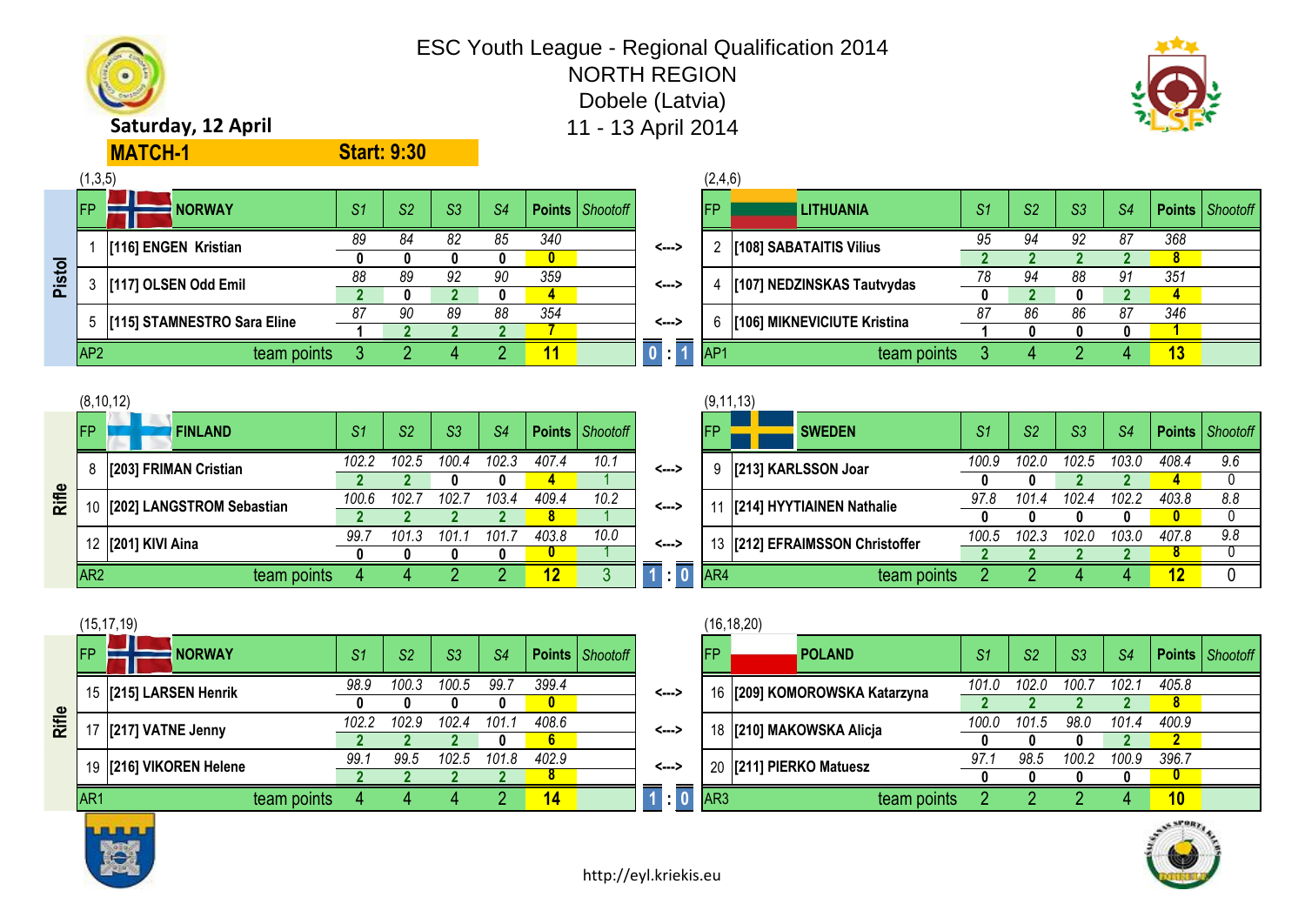

**Rifle**

**Pistol**



| FP. |                             | <b>POLAND</b>                 | S1    | S <sub>2</sub> | S3    | S <sub>4</sub> |       | <b>Points</b>   Shootoff |                                 | <b>IED</b>      | <b>FINLAND</b>               | S <sub>1</sub> | S <sub>2</sub> | S <sub>3</sub> | S <sub>4</sub> | <b>Points</b> Shootoff |  |
|-----|-----------------------------|-------------------------------|-------|----------------|-------|----------------|-------|--------------------------|---------------------------------|-----------------|------------------------------|----------------|----------------|----------------|----------------|------------------------|--|
|     |                             | 15 [209] KOMOROWSKA Katarzyna | 101.1 | 101.6          | 104.1 | 102.3          | 409.1 |                          | <--->                           |                 | 16 [203] FRIMAN Cristian     | 101.3          | 103.6          | 98.8           | 101.6          | 405.3                  |  |
|     |                             |                               |       |                |       |                | 4     |                          |                                 |                 |                              |                |                |                |                | 4                      |  |
|     |                             | 17 [210] MAKOWSKA Alicja      | 99.7  | 99.            | 102.2 | 100.2          | 400.6 |                          | <>                              |                 | 18 [202] LANGSTROM Sebastian | 102.0          | 100.4          | 101.4          | 101.9          | 405.7                  |  |
|     |                             |                               |       |                |       |                |       |                          |                                 |                 |                              |                |                |                |                | 6 <sup>1</sup>         |  |
|     |                             | 19 [211] PIERKO Matuesz       | 99.6  | 100.4          | 100.1 | 98.4           | 398.5 |                          | <>                              |                 | 20 [201] KIVI Aina           | 102.6          | 101.           | 101.3          | 103.1          | 408.1                  |  |
|     |                             |                               |       |                |       |                |       |                          |                                 |                 |                              |                |                |                |                | 8.                     |  |
| AR3 |                             | team points                   |       |                |       |                | 6     |                          | $\overline{0}$ : $\overline{1}$ | AR <sub>2</sub> | team points                  |                |                |                |                | 18                     |  |
|     | <b>Book and the sea and</b> |                               |       |                |       |                |       |                          |                                 |                 |                              |                |                |                |                | AMORE.                 |  |

|     | (15, 17, 19) |                               |               |                |       |                |                 |                   |                                 |                 | (16, 18, 20)                 |                |       |       |       |       |                   |
|-----|--------------|-------------------------------|---------------|----------------|-------|----------------|-----------------|-------------------|---------------------------------|-----------------|------------------------------|----------------|-------|-------|-------|-------|-------------------|
| FP. |              | <b>POLAND</b>                 | $\mathsf{S}1$ | S <sub>2</sub> | -S3   | S <sub>4</sub> |                 | Points   Shootoff |                                 | <b>IFP</b>      | <b>FINLAND</b>               | S <sub>1</sub> | S2    | S3    | S4    |       | Points   Shootoff |
|     |              | 15 [209] KOMOROWSKA Katarzyna | 101.          | 101.6          | 104.  | 102.3          | 409.1           |                   | <>                              |                 | 16 [203] FRIMAN Cristian     | 101.3          | 103.6 | 98.8  | 101.6 | 405.3 |                   |
|     |              |                               |               |                |       |                |                 |                   |                                 |                 |                              |                |       |       |       |       |                   |
|     |              | 17 [210] MAKOWSKA Alicja      | 99.           | 99.            | 102.2 | 100.2          | 400.6           |                   | <>                              |                 | 18 [202] LANGSTROM Sebastian | 102.0          | 100.4 | 101.4 | 101.9 | 405.7 |                   |
|     |              |                               |               |                |       |                |                 |                   |                                 |                 |                              |                |       |       |       |       |                   |
|     |              | 19 [211] PIERKO Matuesz       | 99.6          | 100.4          | 100.  | 98.4           | 398.5           |                   | <--->                           |                 | 20 [201] KIVI Aina           | 102.6          | 101.  | 101.3 | 103.1 | 408.1 |                   |
|     |              |                               |               |                |       |                |                 |                   |                                 |                 |                              |                |       |       |       |       |                   |
| AR3 |              | team points                   |               |                |       |                | $6\phantom{.}6$ |                   | $\overline{0}$ : $\overline{1}$ | AR <sub>2</sub> | team points                  |                |       |       |       | 18    |                   |

|             | $\sim$ [[] commodern coolinic |             |            |                |                          |                | U        |                   |                               |                 | $1.101$ $1.011$ $1.011$ $1.011$ $1.011$ |             |                |                          |                          |                      | 8 <sup>°</sup>    |  |
|-------------|-------------------------------|-------------|------------|----------------|--------------------------|----------------|----------|-------------------|-------------------------------|-----------------|-----------------------------------------|-------------|----------------|--------------------------|--------------------------|----------------------|-------------------|--|
|             | 5 [[114] HERMANSSON Molly     |             | 86         | 89             | 90                       | 87             | 352      |                   | <--->                         |                 | [111] KONARSKI Rafal                    |             | n,             | 93                       | 88                       | 91                   | 359               |  |
|             |                               |             |            |                |                          |                |          |                   |                               |                 |                                         |             |                |                          |                          |                      | 6.                |  |
| AP4         |                               | team points |            |                |                          |                | 4        |                   | $\overline{0}$ $\overline{1}$ | AP <sub>5</sub> |                                         | team points | -b             |                          |                          |                      | 20                |  |
|             |                               |             |            |                |                          |                |          |                   |                               |                 |                                         |             |                |                          |                          |                      |                   |  |
| (8, 10, 12) |                               |             |            |                |                          |                |          |                   |                               |                 | (9, 11, 13)                             |             |                |                          |                          |                      |                   |  |
| FP          | LATVIA                        |             | S1         | S <sub>2</sub> | S3                       | S <sub>4</sub> |          | Points   Shootoff |                               | <b>FP</b>       | NORWAY                                  |             | S <sub>1</sub> | S <sub>2</sub>           | S3                       | S <sub>4</sub>       | Points   Shootofi |  |
|             |                               |             | 99.3       | 100.2          | 102.0                    | 98.3           | 399.8    |                   |                               |                 |                                         |             | 99.7           | 100.0                    | 103.2                    | 101.2                | 404.1             |  |
|             | 8 [204] CHIMA Sindija         |             |            |                |                          |                |          |                   | <--->                         |                 | [215] LARSEN Henrik                     |             |                |                          |                          |                      | 6 <sup>1</sup>    |  |
|             |                               |             | $\sim$ $-$ | $\sim$ $\sim$  | $\overline{\phantom{a}}$ | $\sim$ $\sim$  | $\cdots$ |                   |                               |                 |                                         |             | $\cdots$       | $\overline{\phantom{a}}$ | $\overline{\phantom{a}}$ | $\sim$ $\sim$ $\sim$ | $\cdots$          |  |

|       | IAP4        |                         | team points |      |                | 4     |      | 4             |                 |
|-------|-------------|-------------------------|-------------|------|----------------|-------|------|---------------|-----------------|
|       |             |                         |             |      |                |       |      |               |                 |
|       | (8, 10, 12) |                         |             |      |                |       |      |               |                 |
|       | <b>FP</b>   | <b>LATVIA</b>           |             | S1   | S <sub>2</sub> | S3    | S4   | <b>Points</b> | <b>Shootoff</b> |
|       | 8           | [204] CHIMA Sindija     |             | 99.3 | 100.2          | 102.0 | 98.3 | 399.8         |                 |
|       |             |                         |             |      |                |       |      |               |                 |
| Rifle | 10          | [205] UNTENBERGA Rebeka |             | 97.7 | 96.6           | 101.3 | 99.6 | 395.2         |                 |
|       |             |                         |             |      |                |       |      |               |                 |

 $(1,3,5)$  (2,4,6)

**Start: 11:30**

1 **[112] LARSSON Carl <--->**

|     | (8, 10, 12)           |                            |                |                |       |                |                |                          |                                 |                    | (9, 11, 13)               |             |       |                |       |       |       |                   |
|-----|-----------------------|----------------------------|----------------|----------------|-------|----------------|----------------|--------------------------|---------------------------------|--------------------|---------------------------|-------------|-------|----------------|-------|-------|-------|-------------------|
| FP. |                       | <b>LATVIA</b>              | S <sub>1</sub> | S <sub>2</sub> | S3    | S <sub>4</sub> |                | <b>Points</b>   Shootoff |                                 | <b>IFP</b>         | <b>NORWAY</b>             |             | S1    | S <sub>2</sub> | S3    | -S4   |       | Points   Shootoff |
|     | 8 [204] CHIMA Sindija |                            | 99.3           | 100.2          | 102.0 | 98.3           | 399.8          |                          | <--->                           |                    | 9   [215] LARSEN Henrik   |             | 99.   | 100.0          | 103.2 | 101.2 | 404.1 |                   |
|     |                       |                            |                |                |       | o              |                |                          |                                 |                    |                           |             |       |                |       |       |       |                   |
|     |                       | 10 [205] UNTENBERGA Rebeka | 97.7           | 96.6           | 101.3 | 99.6           | 395.2          |                          | <--->                           |                    | [217] VATNE Jenny         |             | 101.6 | 100.6          | 100.6 | 99.1  | 401.9 |                   |
|     |                       |                            |                |                |       |                | 4              |                          |                                 |                    |                           |             |       |                |       |       |       |                   |
|     |                       | 12 [206] ROZENBERGS Karlis | 95.2           | 98.0           | 98.5  | 96.8           | 388.5          |                          | <--->                           |                    | 13   [216] VIKOREN Helene |             | 102.  | 102.0          | 101.3 | 103.5 | 408.9 |                   |
|     |                       |                            |                |                |       |                |                |                          |                                 |                    |                           |             |       |                |       |       |       |                   |
| AR5 |                       | team points                |                |                |       |                | 6 <sup>°</sup> |                          | $\overline{0}$ $\overline{1}$ 1 | $\blacksquare$ AR1 |                           | team points |       |                |       |       | 18    |                   |



**MATCH-2**

3 **IT131 JOHANSSON Josefine** 

### ESC Youth League - Regional Qualification 2014 NORTH REGION Dobele (Latvia) **Saturday, 12 April** 11 - 13 April 2014

FP SWE **SWEDEN** *S1 S2 S3 S4* **Points** *Shootoff* FP POL **POLAND** *S1 S2 S3 S4* **Points** *Shootoff*

*93 85 95 91 364 94 90 94 94 372* **[109] NOWAK Agata** 2 **0 0 2 0 2 2 2 0 2 6** *93 92 92 93 370 95 93 98 94 380*

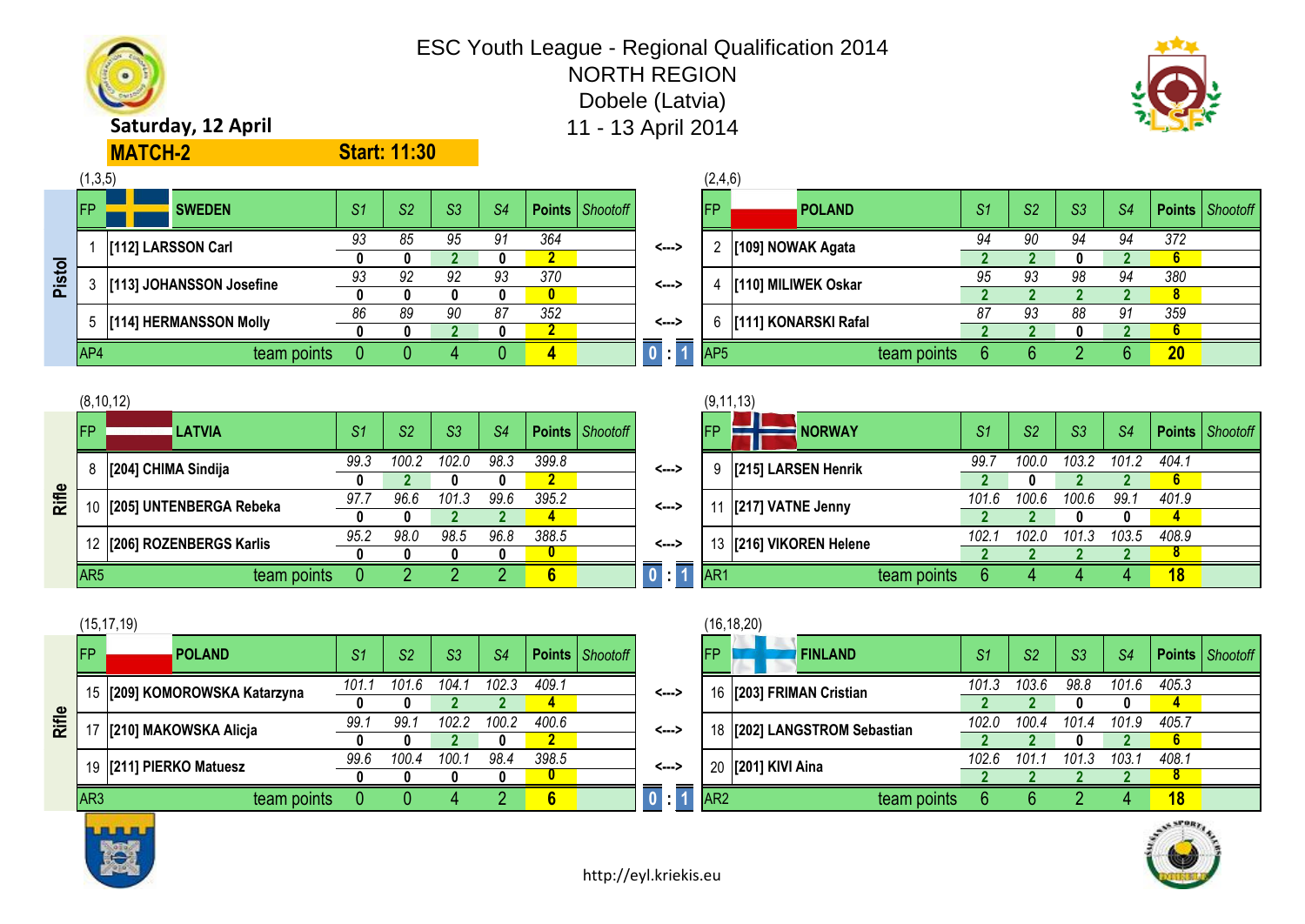



|           |     | (15, 17, 19)                    |       |       |                |                |            |                   |                 |                 | (16,18,20)                   |               |                |      |       |                        |      |
|-----------|-----|---------------------------------|-------|-------|----------------|----------------|------------|-------------------|-----------------|-----------------|------------------------------|---------------|----------------|------|-------|------------------------|------|
| <b>FP</b> |     | <b>SWEDEN</b>                   | S1    | S2    | S <sub>3</sub> | S <sub>4</sub> |            | Points   Shootoff |                 | <b>IFP</b>      | <b>LATVIA</b>                | $^{\circ}$ S1 | S <sub>2</sub> | S3   | S4    | <b>Points</b> Shootoff |      |
|           |     | 15 [213] KARLSSON Joar          | 102.4 | 99.9  | 99.6           | 102.           | 404.6      | 10.8              | <--->           |                 | 16 [204] CHIMA Sindija       | 100.9         | 101.6          | 100. | 103.1 | 405.7                  | 9.2  |
|           |     |                                 |       |       |                |                |            |                   |                 |                 |                              |               |                |      |       | 6                      |      |
|           |     | 17   [214] HYYTIAINEN Nathalie  | 100.7 | 102.0 | 102.0          | 104.2          | 408.9      | 9.9               | <--->           |                 | 18   [205] UNTENBERGA Rebeka | 101.7         | 103.           | 99.8 | 98.1  | 403.3                  | 10.4 |
|           |     |                                 |       |       |                |                |            | $\mathbf{0}$      |                 |                 |                              |               |                |      |       |                        |      |
|           |     | 19 [212] EFRAIMSSON Christoffer | 99.8  | 102.3 | 99.7           | 101.6          | 402.8      | 10.3              | <--->           |                 | 20 [206] ROZENBERGS Karlis   | 100.7         | 98.0           | 93.6 | 94.8  | 386.5                  | 9.2  |
|           |     |                                 |       |       |                |                | o          |                   |                 |                 |                              |               |                |      |       |                        |      |
|           | AR4 | team points                     |       |       |                |                | <u> 12</u> |                   | $\overline{10}$ | AR <sub>5</sub> | team points                  |               |                |      |       | <u> 12</u>             |      |
|           |     |                                 |       |       |                |                |            |                   |                 |                 |                              |               |                |      |       |                        |      |

|                 | (16, 18, 20)            |       |                |       |                |               |                 |
|-----------------|-------------------------|-------|----------------|-------|----------------|---------------|-----------------|
| <b>FP</b>       | <b>LATVIA</b>           | S1    | S <sub>2</sub> | S3    | S <sub>4</sub> | <b>Points</b> | <b>Shootoff</b> |
| 16              | [204] CHIMA Sindija     | 100.9 | 101.6          | 100.1 | 103.1          | 405.7         | 9.2             |
|                 |                         | 0     |                | 2     |                | 6             |                 |
| 18              | [205] UNTENBERGA Rebeka | 101.7 | 103.7          | 99.8  | 98.1           | 403.3         | 10.4            |
|                 |                         |       |                |       |                |               |                 |
| 20              | [206] ROZENBERGS Karlis | 100.1 | 98.0           | 93.6  | 94.8           | 386.5         | 9.2             |
|                 |                         |       |                |       |                |               |                 |
| AR <sub>5</sub> | team points             | 4     |                | ŋ     | ŋ              | 12            |                 |

|       |                 | 10 [110] MILIWEK Oskar    |             | ყა             | YY             | -94            | ັນ             | JO I  |                   | <--->                | 11              | [107] NEDZINSKAS Tautvydas      | oy             | -94            | oo.            | YU             | - JO 1         |
|-------|-----------------|---------------------------|-------------|----------------|----------------|----------------|----------------|-------|-------------------|----------------------|-----------------|---------------------------------|----------------|----------------|----------------|----------------|----------------|
| Ξã    |                 |                           |             |                |                |                |                | 8     |                   |                      |                 |                                 |                |                |                |                | $\mathbf{0}$   |
|       |                 | 12 [111] KONARSKI Rafal   |             | 84             | 93             | 97             | 91             | 365   |                   | <--->                |                 | 13  [106] MIKNEVICIUTE Kristina | 85             | 88             | 89             | 93             | 355            |
|       |                 |                           |             |                |                |                | 0              |       |                   |                      |                 |                                 |                |                |                |                |                |
|       | AP <sub>5</sub> |                           | team points |                |                |                |                | 18    |                   | $\overline{\bullet}$ | AP <sub>1</sub> | team points                     |                |                | 0.             |                | $6\phantom{1}$ |
|       |                 |                           |             |                |                |                |                |       |                   |                      |                 |                                 |                |                |                |                |                |
|       |                 | (15, 17, 19)              |             |                |                |                |                |       |                   |                      |                 | (16, 18, 20)                    |                |                |                |                |                |
|       |                 |                           |             |                |                |                |                |       |                   |                      |                 |                                 |                |                |                |                |                |
|       | IFP             | <b>SWEDEN</b>             |             | S <sub>1</sub> | S <sub>2</sub> | S <sub>3</sub> | S <sub>4</sub> |       | Points   Shootoff |                      | <b>IFP</b>      | <b>LATVIA</b>                   | S <sub>1</sub> | S <sub>2</sub> | S <sub>3</sub> | S <sub>4</sub> | Poin           |
|       |                 |                           |             |                |                |                |                |       |                   |                      |                 |                                 |                |                |                |                |                |
|       |                 | 15 [213] KARLSSON Joar    |             | 102.4          | 99.9           | 99.6           | 102.7          | 404.6 | 10.8              | <>                   |                 | 16   [204] CHIMA Sindija        | 100.9          | 101.6          | 100.1          | 103.1          | 405.           |
|       |                 |                           |             |                |                |                | 0              |       |                   |                      |                 |                                 |                |                |                |                | 6 <sup>1</sup> |
| Rifle |                 | [214] HYYTIAINEN Nathalie |             | 100.7          | 102.0          | 102.0          | 104.2          | 408.9 | 9.9               | <--->                |                 | 18   [205] UNTENBERGA Rebeka    | 101.7          | 103.7          | 99.8           | 98.1           | 403.           |
|       |                 |                           |             | Û              | n              |                |                |       | $\cap$            |                      |                 |                                 | ി              |                |                | n.             |                |

|        |                 | (8, 10, 12)       |                         |                |                |    |    |     |                        |       |                 | (9, 11, 13) |                            |
|--------|-----------------|-------------------|-------------------------|----------------|----------------|----|----|-----|------------------------|-------|-----------------|-------------|----------------------------|
|        | <b>FP</b>       |                   | <b>POLAND</b>           | S <sub>1</sub> | S <sub>2</sub> | S3 | S4 |     | <b>Points</b> Shootoff |       | <b>IFP</b>      |             | <b>LITHUANIA</b>           |
|        | 8               | [109] NOWAK Agata |                         | 93             | 93             | 97 | 96 | 379 |                        | <---> | 9               |             | [108] SABATAITIS Vilius    |
| Pistol |                 |                   | 10 [110] MILIWEK Oskar  | 93             | 99             | 94 | 95 | 381 |                        | <---> |                 |             | 11 [107] NEDZINSKAS Taut   |
|        |                 |                   | 12 [111] KONARSKI Rafal | 84             | 93             | 97 | 91 | 365 |                        | <---> |                 |             | 13  [106] MIKNEVICIUTE Kri |
|        | AP <sub>5</sub> |                   | team points             |                |                |    |    | 18  |                        |       | AP <sub>1</sub> |             |                            |

| (8, 10, 12) |                         |    |                |                |    |     |                          |       |    | (9, 11, 13)                    |                |                |    |                |     |                   |
|-------------|-------------------------|----|----------------|----------------|----|-----|--------------------------|-------|----|--------------------------------|----------------|----------------|----|----------------|-----|-------------------|
| FP.         | <b>POLAND</b>           | S1 | S <sub>2</sub> | S <sub>3</sub> | S4 |     | <b>Points</b>   Shootoff |       | FP | <b>LITHUANIA</b>               | S <sub>1</sub> | S <sub>2</sub> | S3 | S <sub>4</sub> |     | Points   Shootoff |
|             | 8 [109] NOWAK Agata     | 93 | 93             | 97             | 96 | 379 |                          | <>    |    | [108] SABATAITIS Vilius        | 95             | 92             | 95 | 92             | 374 |                   |
|             |                         |    |                |                |    | 6   |                          |       |    |                                |                |                |    |                | z   |                   |
|             | 10 [110] MILIWEK Oskar  | 93 | 99             | 94             | 95 | 381 |                          | <>    |    | [107] NEDZINSKAS Tautvydas     | 89             | 94             | 88 | 90             | 361 |                   |
|             |                         |    |                |                |    |     |                          |       |    |                                |                |                |    |                |     |                   |
|             |                         | 84 | 93             | 97             | 91 | 365 |                          | <---> |    |                                | 85             | 88             | 89 | 93             | 355 |                   |
|             | 12 [111] KONARSKI Rafal |    |                |                |    |     |                          |       |    | 13 [106] MIKNEVICIUTE Kristina |                |                |    |                |     |                   |

|      |                 | -------               |    |    |    |    |     |                                  | ---------                     |    |    |    |    |    |
|------|-----------------|-----------------------|----|----|----|----|-----|----------------------------------|-------------------------------|----|----|----|----|----|
|      |                 | [101] RASMANE Agate   |    | 92 | 95 | 94 | 372 | <--->                            | [116] ENGEN Kristian          |    | 86 | 90 | 89 | 35 |
| ਠ    |                 |                       |    |    |    |    |     |                                  |                               |    |    |    |    |    |
| Pist |                 | [103] SMILGA Kristaps |    | 97 | 93 | 96 | 377 | <--->                            | [117] OLSEN Odd Emil          |    | 85 | 88 | 91 | 35 |
|      |                 |                       |    |    |    |    |     |                                  |                               |    |    |    |    |    |
|      |                 | [102] CVETKOVS Gvido  | 95 | 91 | 92 | 92 | 370 | <--->                            | 6 [115] STAMNESTRO Sara Eline | 86 | 85 | 91 | 86 | 34 |
|      |                 |                       |    |    |    |    | o   |                                  |                               |    |    |    |    |    |
|      | AP <sub>3</sub> | team points           |    |    |    |    | 22  | $\overline{\phantom{a}}$ : 0 AP2 | team points                   |    |    |    |    |    |
|      |                 |                       |    |    |    |    |     |                                  |                               |    |    |    |    |    |
|      |                 |                       |    |    |    |    |     |                                  |                               |    |    |    |    |    |

**Start: 14:00**

| (1,3,5) |                         |                |                |                |    |     |                          |                  | (2,4,6)         |                                 |                |                |                |    |     |                   |
|---------|-------------------------|----------------|----------------|----------------|----|-----|--------------------------|------------------|-----------------|---------------------------------|----------------|----------------|----------------|----|-----|-------------------|
| FP.     | LATVIA                  | S <sub>1</sub> | S <sub>2</sub> | S <sub>3</sub> | S4 |     | <b>Points</b>   Shootoff |                  | IFP             | <b>NORWAY</b>                   | S <sub>1</sub> | S <sub>2</sub> | S <sub>3</sub> | S4 |     | Points   Shootoff |
|         | [101] RASMANE Agate     |                | 92             | 95             | 94 | 372 |                          | <>               |                 | [116] ENGEN Kristian            |                | 86             | 90             | 89 | 352 |                   |
|         |                         |                |                |                |    |     |                          |                  |                 |                                 |                |                |                |    | 0   |                   |
|         | 3 [103] SMILGA Kristaps |                | 97             | 93             | 96 | 377 |                          | <--->            |                 | [117] OLSEN Odd Emil            |                | 85             | 88             | 91 | 356 |                   |
|         |                         |                |                |                |    | ъ.  |                          |                  |                 |                                 |                |                |                | O  | z   |                   |
|         | 5 [[102] CVETKOVS Gvido | 95             | 91             | 92             | 92 | 370 |                          | <--->            |                 | 6   [115] STAMNESTRO Sara Eline | 86             | 85             |                | 86 | 348 |                   |
|         |                         |                |                |                |    |     |                          |                  |                 |                                 |                |                |                |    |     |                   |
| AP3     | team points             |                |                |                |    | 22  |                          | $\blacksquare$ 0 | AP <sub>2</sub> | team points                     |                |                |                |    |     |                   |

### **Saturday, 12 April 11 - 13 April 2014 MATCH-3**



### ESC Youth League - Regional Qualification 2014 NORTH REGION Dobele (Latvia)

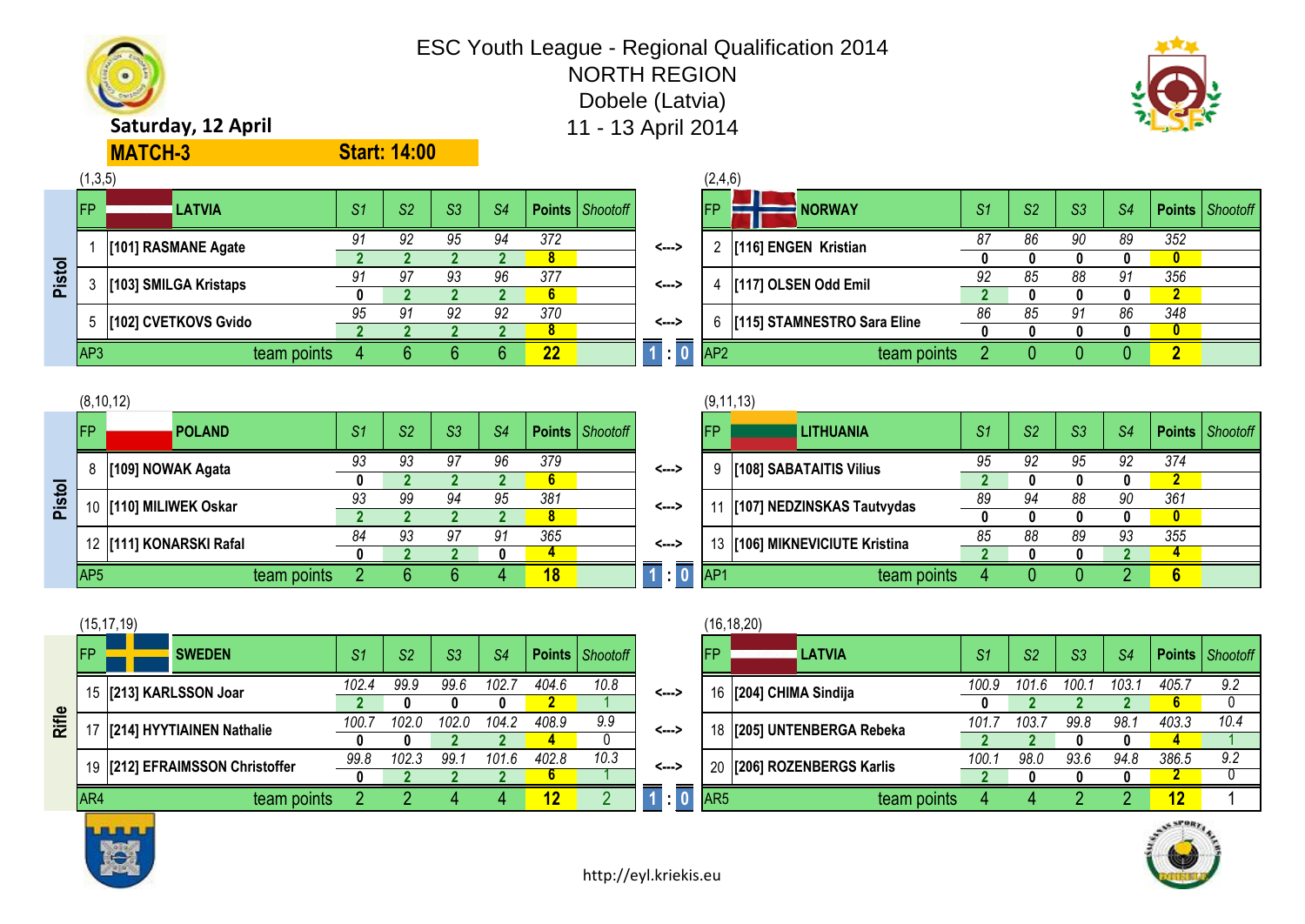



|                   |                 | (15, 17, 19)              |       |                |       |                |       |                          |                |                 | (16, 18, 20)            |             |                |       |                |              |                   |                        |
|-------------------|-----------------|---------------------------|-------|----------------|-------|----------------|-------|--------------------------|----------------|-----------------|-------------------------|-------------|----------------|-------|----------------|--------------|-------------------|------------------------|
|                   | IFP             | <b>FINLAND</b>            | -S1   | S <sub>2</sub> | S3    | S <sub>4</sub> |       | <b>Points</b>   Shootoff |                | <b>IFP</b>      | <b>NORWAY</b>           |             | S <sub>1</sub> | S2    | S <sub>3</sub> | S4           |                   | <b>Points</b> Shootofi |
|                   |                 | 15 [203] FRIMAN Cristian  | 102.2 | 100.8          | 103.0 | 101            | 407.7 |                          | <>             |                 | 16 [215] LARSEN Henrik  |             | 101.0          | 100.4 | 99.7           | 98.6         | 399.7             |                        |
| $\mathbf{\Omega}$ |                 |                           |       |                |       |                |       |                          |                |                 |                         |             |                |       |                |              | 0                 |                        |
| ≋                 |                 | [202] LANGSTROM Sebastian | 101.5 | 101.8          | 103.8 | 100.3          | 407.4 |                          | <--->          |                 | 18 [217] VATNE Jenny    |             | 99.9           | 102.8 | 102.6          | 103.9        | 409.2             |                        |
|                   |                 |                           |       |                |       |                |       |                          |                |                 |                         |             |                |       |                |              |                   |                        |
|                   |                 | 19 [201] KIVI Aina        | 102.  | 102.0          | ے.102 | 104.5          | 410.8 |                          | <--->          |                 | 20 [216] VIKOREN Helene |             | 101.6          | 103.5 | 101.0          | 102.8        | 408.9             |                        |
|                   |                 |                           |       |                |       |                |       |                          |                |                 |                         |             |                |       |                | $\mathbf{u}$ |                   |                        |
|                   | AR <sub>2</sub> | team points               |       |                |       |                | 18    |                          | $\blacksquare$ | AR <sub>1</sub> |                         | team points |                |       |                |              | $6\phantom{1}6$   |                        |
|                   |                 |                           |       |                |       |                |       |                          |                |                 |                         |             |                |       |                |              | and the state and |                        |

|                 | (16, 18, 20)         |             |       |       |       |       |        |                 |
|-----------------|----------------------|-------------|-------|-------|-------|-------|--------|-----------------|
| <b>FP</b>       | <b>NORWAY</b>        |             | S1    | S2    | S3    | S4    | Points | <b>Shootoff</b> |
| 16              | [215] LARSEN Henrik  |             | 101.0 | 100.4 | 99.7  | 98.6  | 399.7  |                 |
|                 |                      |             |       | 0     |       |       |        |                 |
| 18              | [217] VATNE Jenny    |             | 99.9  | 102.8 | 102.6 | 103.9 | 409.2  |                 |
|                 |                      |             | 0     | כי    |       |       |        |                 |
| 20              | [216] VIKOREN Helene |             | 101.6 | 103.5 | 101.0 | 102.8 | 408.9  |                 |
|                 |                      |             |       |       |       |       |        |                 |
| AR <sub>1</sub> |                      | team points |       |       |       |       | 6      |                 |



|                | (8, 10, 12)     |                                |     |    |                |     |     |                   |             | (9, 11, 13) |                             |     |    |                |    |        |          |
|----------------|-----------------|--------------------------------|-----|----|----------------|-----|-----|-------------------|-------------|-------------|-----------------------------|-----|----|----------------|----|--------|----------|
|                | <b>IFP</b>      | <b>NORWAY</b>                  | -S1 | S2 | S <sub>3</sub> | -S4 |     | Points   Shootoff |             | <b>IFP</b>  | <b>SWEDEN</b>               | -S1 | S2 | S <sub>3</sub> | S4 | Points | Shootofi |
|                | 8               | [116] ENGEN Kristian           |     | 90 | 84             | 92  | 355 |                   | <--->       | 9           | [112] LARSSON Carl          | 95  |    | 90             | 88 | 364    |          |
| ठ              |                 |                                |     |    |                |     |     |                   |             |             |                             |     |    |                |    |        |          |
| -<br><u> ត</u> |                 | 10 [[117] OLSEN Odd Emil       |     | 86 | 84             | 88  | 345 |                   | <>          |             | [113] JOHANSSON Josefine    | 87  | 94 | 90             | 92 | 363    |          |
|                |                 |                                |     |    |                |     |     |                   |             |             |                             |     |    |                |    |        |          |
|                |                 | 12 [115] STAMNESTRO Sara Eline | 90  | 93 | 95             | 90  | 368 |                   | <>          |             | 13   [114] HERMANSSON Molly | 93  | 84 | 94             | 94 | 365    |          |
|                |                 |                                |     |    |                |     |     |                   |             |             |                             |     |    |                |    |        |          |
|                | AP <sub>2</sub> | team points                    |     |    |                |     |     |                   | <b>1999</b> | <b>AP4</b>  | team points                 |     |    |                |    | 17     |          |

|        |                                  | [108] SABATAITIS Vilius    | 92 | 90 | 92 | 93 | 367 | <--->          |     | [101] RASMANE Agate       | 95 | 95 | 95 |    | 379 |
|--------|----------------------------------|----------------------------|----|----|----|----|-----|----------------|-----|---------------------------|----|----|----|----|-----|
|        |                                  |                            |    |    |    |    | 0   |                |     |                           |    |    |    |    |     |
| Pistol |                                  | [107] NEDZINSKAS Tautvydas |    | 95 | 89 | 88 | 363 | <--->          |     | [103] SMILGA Kristaps     | 98 | 93 | 94 | ບປ | 376 |
|        | [106] MIKNEVICIUTE Kristina<br>C |                            |    |    |    |    |     |                |     |                           |    |    |    |    |     |
|        |                                  |                            |    | 94 | 86 | 88 | 359 | <--->          |     | [104] TIMMS Jekabs Reinis | 80 | 80 | 84 | 88 | 332 |
|        |                                  |                            |    |    |    |    |     |                |     |                           |    |    |    |    |     |
|        | AP <sub>1</sub>                  | team points                |    |    |    |    |     | $\blacksquare$ | AP3 | team points               |    |    |    |    |     |
|        |                                  |                            |    |    |    |    |     |                |     |                           |    |    |    |    |     |
|        |                                  |                            |    |    |    |    |     |                |     |                           |    |    |    |    |     |

| (∪,ט, י |                               |                |                |                |                |     |                   |       | ,∠,⊤,∪     |                           |                |                |    |                |                |                   |
|---------|-------------------------------|----------------|----------------|----------------|----------------|-----|-------------------|-------|------------|---------------------------|----------------|----------------|----|----------------|----------------|-------------------|
| FP l    | <b>LITHUANIA</b>              | S <sub>1</sub> | S <sub>2</sub> | S <sub>3</sub> | S <sub>4</sub> |     | Points   Shootoff |       | <b>IFP</b> | , LATVIA                  | S <sub>1</sub> | S <sub>2</sub> | S3 | S <sub>4</sub> |                | Points   Shootoff |
|         | [108] SABATAITIS Vilius       | 92             | 90             | 92             | 93             | 367 |                   | <>    |            | [101] RASMANE Agate       |                | 95             | 95 | 94             | 379            |                   |
|         |                               |                |                |                |                |     |                   |       |            |                           |                |                |    |                | 8              |                   |
|         | 3 [107] NEDZINSKAS Tautvydas  |                | 95             | 89             | 88             | 363 |                   | <---> |            | [103] SMILGA Kristaps     |                | 93             | 94 | 93             | 378            |                   |
|         |                               |                |                |                |                |     |                   |       |            |                           |                |                |    |                | 6 <sup>1</sup> |                   |
|         | 5 [106] MIKNEVICIUTE Kristina |                | 94             | 86             | 88             | 359 |                   | <>    | 6          | [104] TIMMS Jekabs Reinis |                | 80             | 84 | 88             | 332            |                   |
|         |                               |                |                |                |                |     |                   |       |            |                           |                |                |    |                |                |                   |
| AP1     | team points                   |                |                |                |                | 9   |                   | . .   | AP3        | team points               |                |                |    |                | 15             |                   |
|         |                               |                |                |                |                |     |                   |       |            |                           |                |                |    |                |                |                   |

### **Saturday, 12 April 11 - 13 April 2014 MATCH-4**

## **Start: 16:00**



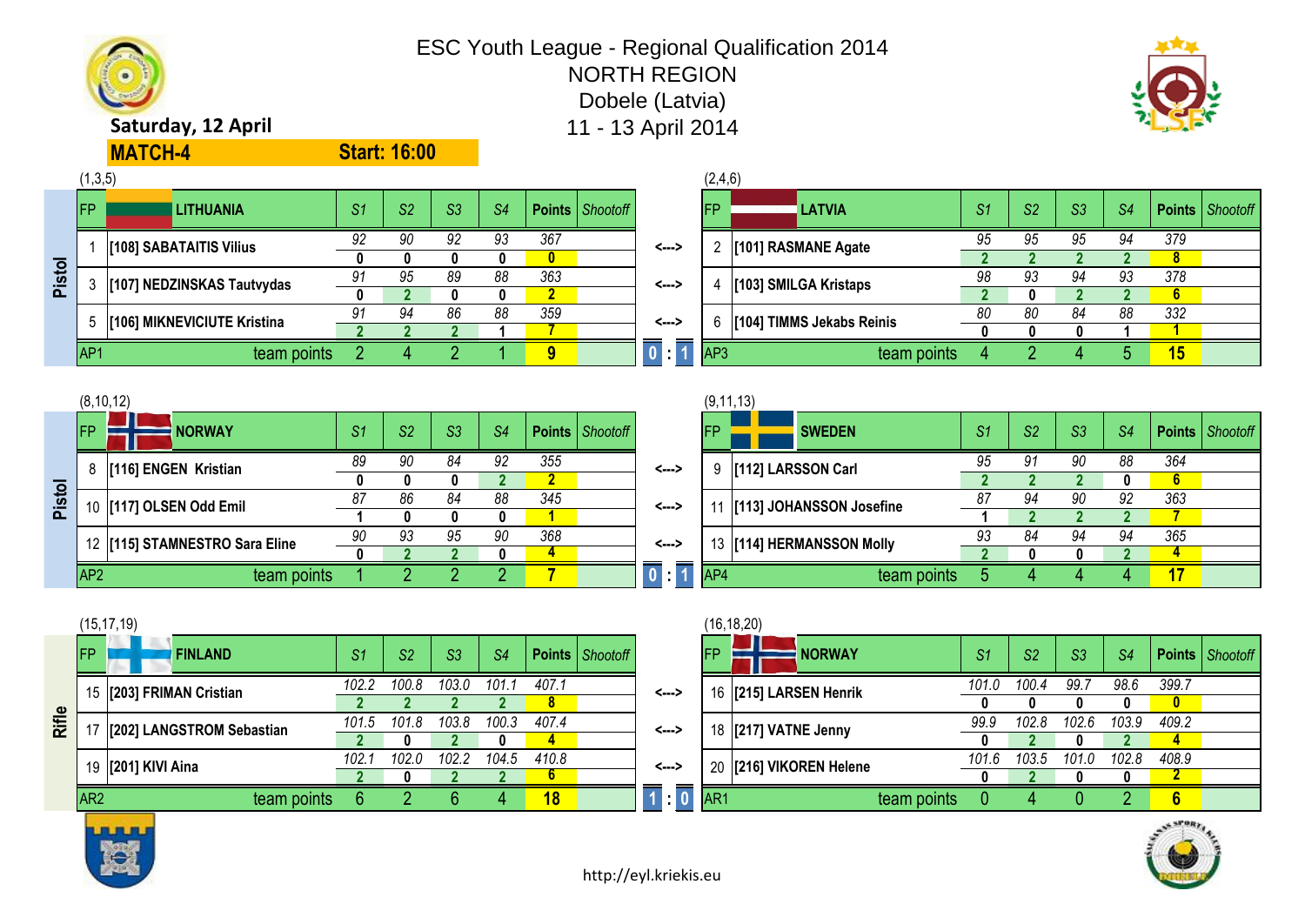



|       |            | (15, 17, 19)                    |       |                |       |       |            |                   |                      |                 | (16, 18, 20)                  |       |       |                |       |        |          |
|-------|------------|---------------------------------|-------|----------------|-------|-------|------------|-------------------|----------------------|-----------------|-------------------------------|-------|-------|----------------|-------|--------|----------|
|       | <b>IFP</b> | <b>SWEDEN</b>                   | S1    | S <sub>2</sub> | S3    | S4    |            | Points   Shootoff |                      | <b>IFP</b>      | <b>POLAND</b>                 | S1    | S2    | S <sub>3</sub> | S4    | Points | Shootofi |
|       |            | 15 [213] KARLSSON Joar          | 103.0 | 97.4           |       | 101.  | 399.6      |                   | <--->                |                 | 16 [209] KOMOROWSKA Katarzyna | 101.3 | 102.5 | 102.5          | 103.2 | 409.5  |          |
|       |            |                                 |       |                |       |       |            |                   |                      |                 |                               | 0     |       |                |       | 6      |          |
| Rifle |            | [214] HYYTIAINEN Nathalie       | 103.  | 103.3          | 102.8 | 102.5 | 412.3      |                   | <>                   |                 | 18  [210] MAKOWSKA Alicja     | 101.  | 100.2 | 99.6           | 100.8 | 401.7  |          |
|       |            |                                 |       |                |       |       |            |                   |                      |                 |                               |       |       |                |       |        |          |
|       |            | 19 [212] EFRAIMSSON Christoffer | 101.3 | 101.8          | 103.  | 100.5 | 407.3      |                   | <>                   |                 | 20 [211] PIERKO Matuesz       | 101.3 | 100.4 | 102.5          | 102.2 | 406.4  |          |
|       |            |                                 |       |                |       |       |            |                   |                      |                 |                               |       |       |                |       |        |          |
|       | AR4        | team points                     |       |                |       |       | <u> 15</u> |                   | $\overline{\bullet}$ | AR <sub>3</sub> | team points                   |       |       |                |       | 9      |          |
|       |            |                                 |       |                |       |       |            |                   |                      |                 |                               |       |       |                |       |        |          |

|       |       |       |       |                |                          |       |                 | (16, 18, 20) |                               |                |                |       |       |              |                        |
|-------|-------|-------|-------|----------------|--------------------------|-------|-----------------|--------------|-------------------------------|----------------|----------------|-------|-------|--------------|------------------------|
| -S1   | S2    | S3    | S4    |                | <b>Points</b>   Shootoff |       | <b>IFP</b>      |              | <b>POLAND</b>                 | S <sub>1</sub> | S <sub>2</sub> | S3    | S4    |              | <b>Points</b> Shootoff |
| 103.0 | 97.4  | 97.5  | 101.7 | 399.6          |                          | <---> |                 |              | 16 [209] KOMOROWSKA Katarzyna | 101.3          | 102.5          | 102.5 | 103.2 | 409.5        |                        |
|       |       |       |       |                |                          |       |                 |              |                               |                |                |       |       | 6.           |                        |
| 103.7 | 103.3 | 102.8 | 102.5 | 412.3          |                          | <---> |                 |              | 18 [210] MAKOWSKA Alicja      | 101.1          | 100.2          | 99.6  | 100.8 | 401.7        |                        |
|       |       |       |       | 8.             |                          |       |                 |              |                               |                |                |       |       | $\mathbf{0}$ |                        |
| 101.3 | 101.8 | 103.7 | 100.5 | 407.3          |                          | <---> | 20              |              | [211] PIERKO Matuesz          | 101.3          | 100.4          | 102.5 | 102.2 | 406.4        |                        |
|       |       |       |       | $\mathfrak{p}$ |                          |       |                 |              |                               |                |                |       |       | 3            |                        |
|       |       |       |       | 15             |                          | Н     | AR <sub>3</sub> |              | team points                   |                |                |       | 4     | 9            |                        |



| <b>FP</b> | (15, 17, 19) | <b>SWEDEN</b>                | S <sub>1</sub> | S <sub>2</sub> | S3    | S <sub>4</sub> | <b>Points</b> | Shootoff |
|-----------|--------------|------------------------------|----------------|----------------|-------|----------------|---------------|----------|
|           |              | 15 [213] KARLSSON Joar       | 103.0          | 97.4           | 97.5  | 101.7          | 399.6         |          |
| 17        |              | [214] HYYTIAINEN Nathalie    | 103.7          | 103.3          | 102.8 | 102.5          | 412.3         |          |
| 19        |              | [212] EFRAIMSSON Christoffer | 101.3          | 101.8          | 103.7 | 100.5          | 407.3         |          |

**Start: 8:30**

|    | (8, 10, 12) |                    |                |                |                |                |     |                   |    | (9, 11, 13) |                  |
|----|-------------|--------------------|----------------|----------------|----------------|----------------|-----|-------------------|----|-------------|------------------|
| FP |             | <b>SWEDEN</b>      | S <sub>1</sub> | S <sub>2</sub> | S <sub>3</sub> | S <sub>4</sub> |     | Points   Shootoff |    | <b>IFP</b>  |                  |
| 8  |             | [112] LARSSON Carl | 93             | 94             | 88             | 92             | 367 |                   | <> | 9           | [10 <sup>.</sup> |

|     | (8, 10, 12) |                             |                |                |                |                |     |                          |                                                  |                    | (9, 11, 13)               |    |                |                |                |     |                   |
|-----|-------------|-----------------------------|----------------|----------------|----------------|----------------|-----|--------------------------|--------------------------------------------------|--------------------|---------------------------|----|----------------|----------------|----------------|-----|-------------------|
| FP. |             | <b>SWEDEN</b>               | S <sub>1</sub> | S <sub>2</sub> | S <sub>3</sub> | S <sub>4</sub> |     | <b>Points</b>   Shootoff |                                                  | <b>FP</b>          | <b>LATVIA</b>             | S1 | S <sub>2</sub> | S <sub>3</sub> | S <sub>4</sub> |     | Points   Shootoff |
|     |             | 8 [112] LARSSON Carl        | 93             | 94             | 88             | 92             | 367 |                          | <--->                                            |                    | [101] RASMANE Agate       | 93 | 93             | 96             | 95             | 377 |                   |
|     |             |                             |                |                |                | 0              |     |                          |                                                  |                    |                           |    |                |                |                |     |                   |
|     |             |                             | 92             | 93             | 88             | 91             | 364 |                          | <--->                                            |                    | [103] SMILGA Kristaps     | 95 | 92             | 91             | 95             | 373 |                   |
|     |             | 10 [113] JOHANSSON Josefine |                |                |                | 0              |     |                          |                                                  |                    |                           |    |                |                |                | 6   |                   |
|     |             | 12 [114] HERMANSSON Molly   | 99             | 90             | 92             | 87             | 368 |                          | <>                                               |                    | 13   [102] CVETKOVS Gvido | OЛ | 95             | 96             | 96             | 381 |                   |
|     |             |                             |                |                |                |                |     |                          |                                                  |                    |                           |    |                |                |                | 6   |                   |
| AP4 |             | team points                 |                |                |                |                |     |                          | $\begin{smallmatrix} 0 \\ 1 \end{smallmatrix}$ 1 | $\blacksquare$ AP3 | team points               |    |                |                |                | 17  |                   |

**Pistol**

**MATCH-5**

ESC Youth League - Regional Qualification 2014 NORTH REGION Dobele (Latvia) **Sunday, 13 April** 11 - 13 April 2014

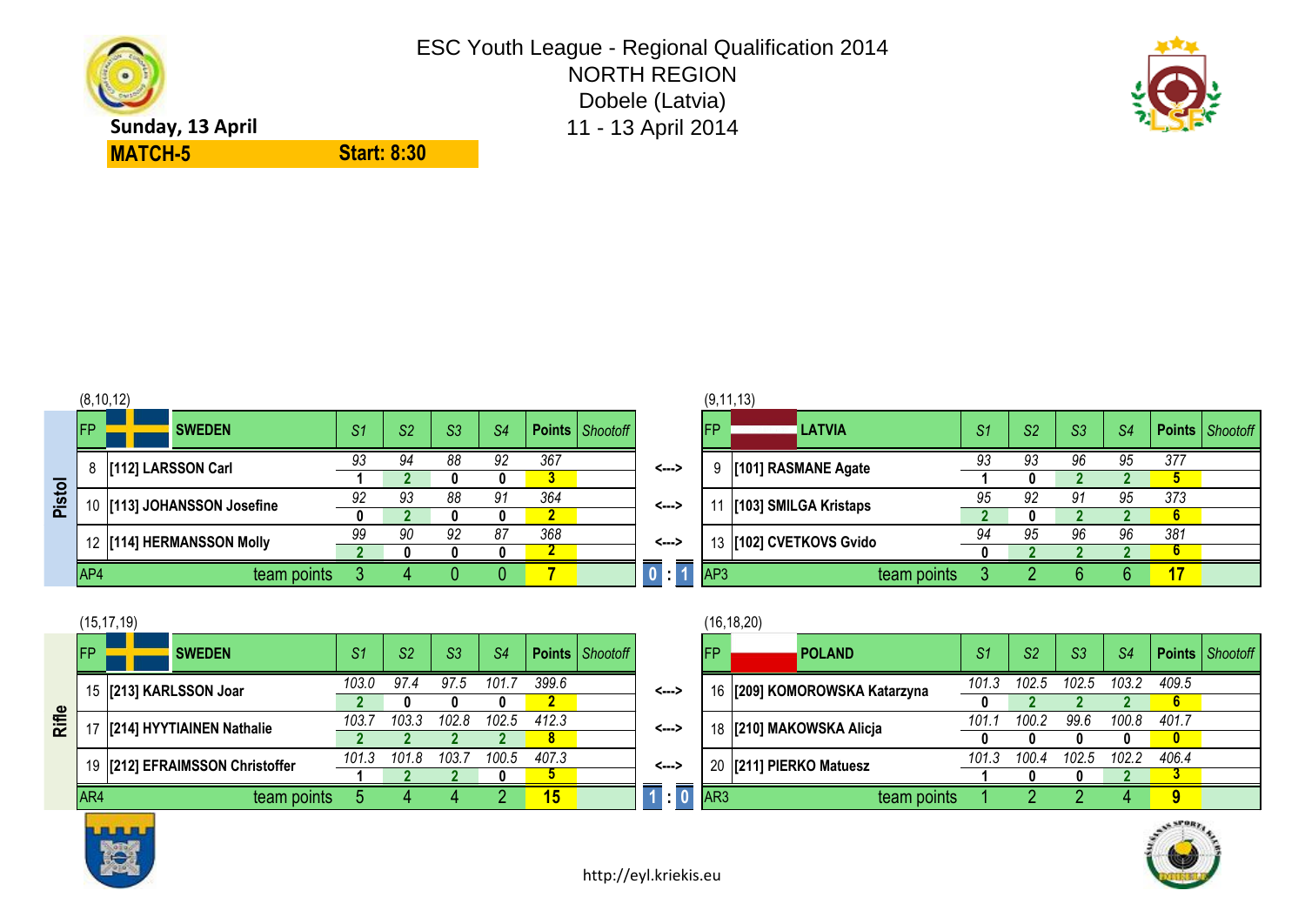



|       |                 | (15, 17, 19)            |       |       |                |                |          |                        |            |                 | (16, 18, 20)                 |                |       |                |       |                   |  |
|-------|-----------------|-------------------------|-------|-------|----------------|----------------|----------|------------------------|------------|-----------------|------------------------------|----------------|-------|----------------|-------|-------------------|--|
|       | <b>IFP</b>      | <b>LATVIA</b>           | S1    | S2    | S <sub>3</sub> | S <sub>4</sub> |          | <b>Points</b> Shootoff |            | <b>IFP</b>      | <b>FINLAND</b>               | S <sub>1</sub> | S2    | S <sub>3</sub> | S4    | Points   Shootofi |  |
|       | 15              | [204] CHIMA Sindija     | 102.5 | 102.5 | 103.0          | 104.7          | 412.7    |                        | <--->      |                 | 16 [203] FRIMAN Cristian     | 101.3          | 100.2 | 99.2           | 97.3  | 398               |  |
|       |                 |                         |       |       |                |                | 8        |                        |            |                 |                              |                |       |                |       | 0                 |  |
| Rifle |                 | [205] UNTENBERGA Rebeka | 101.4 | 99.0  | 100.           | 98.7           | 399.8    |                        | <--->      |                 | 18 [202] LANGSTROM Sebastian | 104.4          | 100.0 | 101.4          | 100.5 | 406.3             |  |
|       |                 |                         |       |       |                |                | $\bf{0}$ |                        |            |                 |                              |                |       |                |       | 8                 |  |
|       | 19              | [206] ROZENBERGS Karlis | 99.0  | 102.6 | 99.3           | 98.0           | 398.9    |                        | <--->      |                 | 20 [201] KIVI Aina           | 101.9          | 104.  | 103.2          | 101.2 | 410.4             |  |
|       |                 |                         |       |       |                |                | υ        |                        |            |                 |                              |                |       |                |       | ۰                 |  |
|       | AR <sub>5</sub> | team points             |       |       |                |                | 8        |                        | $\sqrt{1}$ | AR <sub>2</sub> | team points                  |                |       |                |       | 16                |  |
|       |                 |                         |       |       |                |                |          |                        |            |                 |                              |                |       |                |       |                   |  |

|                 | (16, 18, 20)              |       |                |       |       |               |          |
|-----------------|---------------------------|-------|----------------|-------|-------|---------------|----------|
| FP              | <b>FINLAND</b>            | S1    | S <sub>2</sub> | S3    | S4    | <b>Points</b> | Shootoff |
| 16              | [203] FRIMAN Cristian     | 101.3 | 100.2          | 99.2  | 97.3  | 398           |          |
|                 |                           | 0     |                |       |       |               |          |
| 18              | [202] LANGSTROM Sebastian | 104.4 | 100.0          | 101.4 | 100.5 | 406.3         |          |
|                 |                           | ч     |                |       |       |               |          |
| 20              | [201] KIVI Aina           | 101.9 | 104.1          | 103.2 | 101.2 | 410.4         |          |
|                 |                           |       |                |       |       |               |          |
| AR <sub>2</sub> | team points               |       |                |       |       | 16            |          |

| 8               | [109] NOWAK Agata        |             | 91             | 96            | 95             | 96            | 378 |                     | <--->           | 9               | [116] ENGEN Kristian       |             | 91            | 88            | 88             | 92            | 359          |
|-----------------|--------------------------|-------------|----------------|---------------|----------------|---------------|-----|---------------------|-----------------|-----------------|----------------------------|-------------|---------------|---------------|----------------|---------------|--------------|
|                 |                          |             |                |               |                |               |     |                     |                 |                 |                            |             |               |               |                |               |              |
|                 | 10   [110] MILIWEK Oskar |             | 96             | 92            | 96             | 97            | 381 |                     | <--->           |                 | 11   [117] OLSEN Odd Emil  |             | 91            | 90            | 92             | 86            | 359          |
|                 |                          |             |                |               |                |               | 8   |                     |                 |                 |                            |             |               |               |                |               | $\mathbf{0}$ |
|                 | 12 [111] KONARSKI Rafal  |             | 86             | 90            | 91             | 91            | 358 |                     | <--->           | 13              | 115] STAMNESTRO Sara Eline |             | 91            | 89            | 89             | 89            | 358          |
|                 |                          |             |                |               |                |               | b   |                     |                 |                 |                            |             |               |               |                |               |              |
| AP <sub>5</sub> |                          | team points |                |               |                |               | 21  |                     | $\overline{10}$ | AP <sub>2</sub> |                            | team points |               |               |                |               |              |
|                 |                          |             |                |               |                |               |     |                     |                 |                 |                            |             |               |               |                |               |              |
|                 | (15, 17, 19)             |             |                |               |                |               |     |                     |                 |                 | (16, 18, 20)               |             |               |               |                |               |              |
| <b>IFP</b>      | <b>ILATVIA</b>           |             | $\mathbb{C}^4$ | $\mathcal{L}$ | C <sub>2</sub> | $\mathcal{A}$ |     | $Pointe  $ Shootoff |                 | IFP.            | <b>FINI AND</b>            |             | $\mathbb{C}1$ | $\mathcal{L}$ | C <sub>2</sub> | $\mathcal{A}$ | <b>Poin</b>  |

|        | AP <sub>1</sub> |                     | team points |                |                |                |        | 8    |                   |       | AP4        |                      | team points |        |        |        |        | 16                   |          |
|--------|-----------------|---------------------|-------------|----------------|----------------|----------------|--------|------|-------------------|-------|------------|----------------------|-------------|--------|--------|--------|--------|----------------------|----------|
|        |                 |                     |             |                |                |                |        |      |                   |       |            |                      |             |        |        |        |        |                      |          |
|        |                 | (8, 10, 12)         |             |                |                |                |        |      |                   |       |            | (9, 11, 13)          |             |        |        |        |        |                      |          |
|        | <b>FP</b>       | <b>POLAND</b>       |             | S <sub>1</sub> | S <sub>2</sub> | S <sub>3</sub> | S4     |      | Points   Shootoff |       | <b>IFP</b> | <b>NORWAY</b>        |             | S1     | S2     | S3     | S4     | Points               | Shootofi |
|        | 8               | [109] NOWAK Agata   |             | 01             | 96             | 95             | 96     | 378  |                   | <---> | 9          | [116] ENGEN Kristian |             | ۵1     | 88     | 88     | 92     | 359                  |          |
|        |                 |                     |             |                |                |                |        |      |                   |       |            |                      |             |        | o      |        |        |                      |          |
| Pistol | 10              | [110] MILIWEK Oskar |             | 96             | 92             | 96             | 97     | 381  |                   | <---> | 11         | [117] OLSEN Odd Emil |             | 91     | 90     | 92     | 86     | 359                  |          |
|        |                 |                     |             |                |                |                |        | 8    |                   |       |            |                      |             |        |        |        |        | $\bf{0}$             |          |
|        |                 |                     |             | $\sim$         | $\sim$         | $\sim$         | $\sim$ | 0.50 |                   |       |            |                      |             | $\sim$ | $\sim$ | $\sim$ | $\sim$ | $\sim$ $\sim$ $\sim$ |          |

| (9,11,13) |
|-----------|
|           |

ESC Youth League - Regional Qualification 2014 NORTH REGION Dobele (Latvia)

|        | (1,3,5)    |                             |    |                |    |                |     |                          |                                  | (2,4,6)                |                          |                |                |    |    |                   |  |
|--------|------------|-----------------------------|----|----------------|----|----------------|-----|--------------------------|----------------------------------|------------------------|--------------------------|----------------|----------------|----|----|-------------------|--|
|        | <b>IFP</b> | <b>LITHUANIA</b>            | S1 | S <sub>2</sub> | S3 | S <sub>4</sub> |     | <b>Points</b>   Shootoff |                                  | <b>IFP</b>             | <b>SWEDEN</b>            | S <sub>1</sub> | S <sub>2</sub> | S3 | S4 | Points   Shootofi |  |
|        |            |                             | 89 | 92             | 86 | 89             | 356 |                          | <>                               |                        | [112] LARSSON Carl       | 93             | 02             | 91 | 91 | 367               |  |
|        |            | [108] SABATAITIS Vilius     |    |                |    | O              |     |                          |                                  |                        |                          |                |                |    |    |                   |  |
| Pistol |            | [107] NEDZINSKAS Tautvydas  | 86 | 94             | 84 | 93             | 357 |                          | <--->                            |                        | [113] JOHANSSON Josefine | 88             | 90             | 95 | 92 | 365               |  |
|        |            |                             |    |                |    |                | д   |                          |                                  |                        |                          |                |                |    |    |                   |  |
|        |            | [106] MIKNEVICIUTE Kristina | 92 | Q1             | 88 | 87             | 358 |                          | <>                               | [114] HERMANSSON Molly |                          | 92             | 90             | 93 | 89 | 364               |  |
|        |            |                             |    |                |    |                |     |                          |                                  | b                      |                          |                |                |    |    |                   |  |
|        | IAP1       | team points                 |    |                |    |                | 8   |                          | $\Lambda$ , $\overline{\Lambda}$ | AP4                    | team points              |                |                |    |    | 16                |  |

|     | (2,4,6)   |                          |    |                |    |    |               |          |
|-----|-----------|--------------------------|----|----------------|----|----|---------------|----------|
|     | <b>FP</b> | <b>SWEDEN</b>            | S1 | S <sub>2</sub> | S3 | S4 | <b>Points</b> | Shootoff |
| --> |           | [112] LARSSON Carl       | 93 | 92             | 91 | 91 | 367           |          |
|     |           |                          |    |                |    |    |               |          |
| --> | 4         | [113] JOHANSSON Josefine | 88 | 90             | 95 | 92 | 365           |          |
|     |           |                          |    |                | 2  |    |               |          |
| --> | 6         | [114] HERMANSSON Molly   | 92 | 90             | 93 | 89 | 364           |          |
|     |           |                          |    |                |    |    | 5             |          |
| : 1 | AP4       | team points              | 5  |                | 6  |    | 16            |          |

### **Sunday, 13 April 11 - 13 April 2014**

**MATCH-6**

**Start: 10:30**